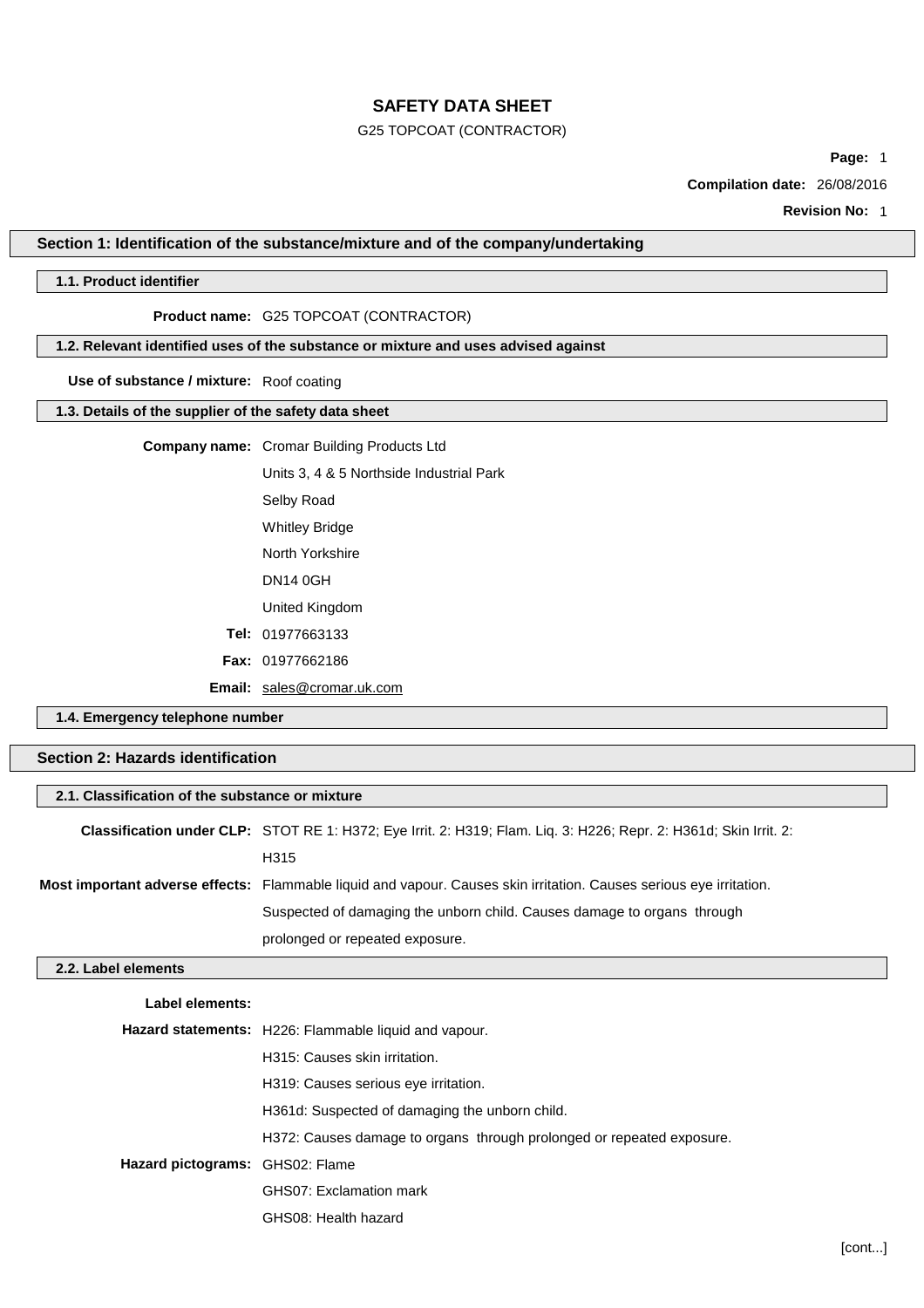G25 TOPCOAT (CONTRACTOR)



**Signal words:** Danger

**Precautionary statements:** P210: Keep away from heat, hot surfaces, sparks, open flames and other ignition sources. No smoking. P241: Use explosion-proof electrical/ventilating/lighting/.. equipment. P260: Do not breathe dust/fumes/gas/mist/vapours/spray. P280: Wear protective gloves/protective clothing/eye protection/face protection. P302+352: IF ON SKIN: Wash with plenty of water/. P303+361+353: IF ON SKIN (or hair): Take off immediately all contaminated clothing. Rinse skin with.

## **2.3. Other hazards**

**Other hazards:** In use, may form flammable / explosive vapour-air mixture.

**PBT:** This product is not identified as a PBT/vPvB substance.

## **Section 3: Composition/information on ingredients**

### **3.2. Mixtures**

#### **Hazardous ingredients:**

STYRENE

| <b>EINECS</b> | CAS      | PBT/WEL | <b>CLP Classification</b>                                                   | Percent |
|---------------|----------|---------|-----------------------------------------------------------------------------|---------|
| 202-851-5     | 100-42-5 | -       | Flam. Lig. 3: H226; Repr. 2: H361d;<br>Acute Tox. 4: H332; STOT RE 1: H372; | 10-30%  |
|               |          |         |                                                                             |         |
|               |          |         | Skin Irrit. 2: H315; Eye Irrit. 2: H319                                     |         |

#### **Section 4: First aid measures**

#### **4.1. Description of first aid measures**

**Skin contact:** Remove all contaminated clothes and footwear immediately unless stuck to skin. Wash immediately with plenty of soap and water.

**Eye contact:** Bathe the eye with running water for 15 minutes.

**Ingestion:** Wash out mouth with water.

**Inhalation:** Consult a doctor.

#### **4.2. Most important symptoms and effects, both acute and delayed**

**Skin contact:** There may be mild irritation at the site of contact.

**Eye contact:** There may be irritation and redness.

**Ingestion:** There may be irritation of the throat.

**Inhalation:** No symptoms.

**Page:** 2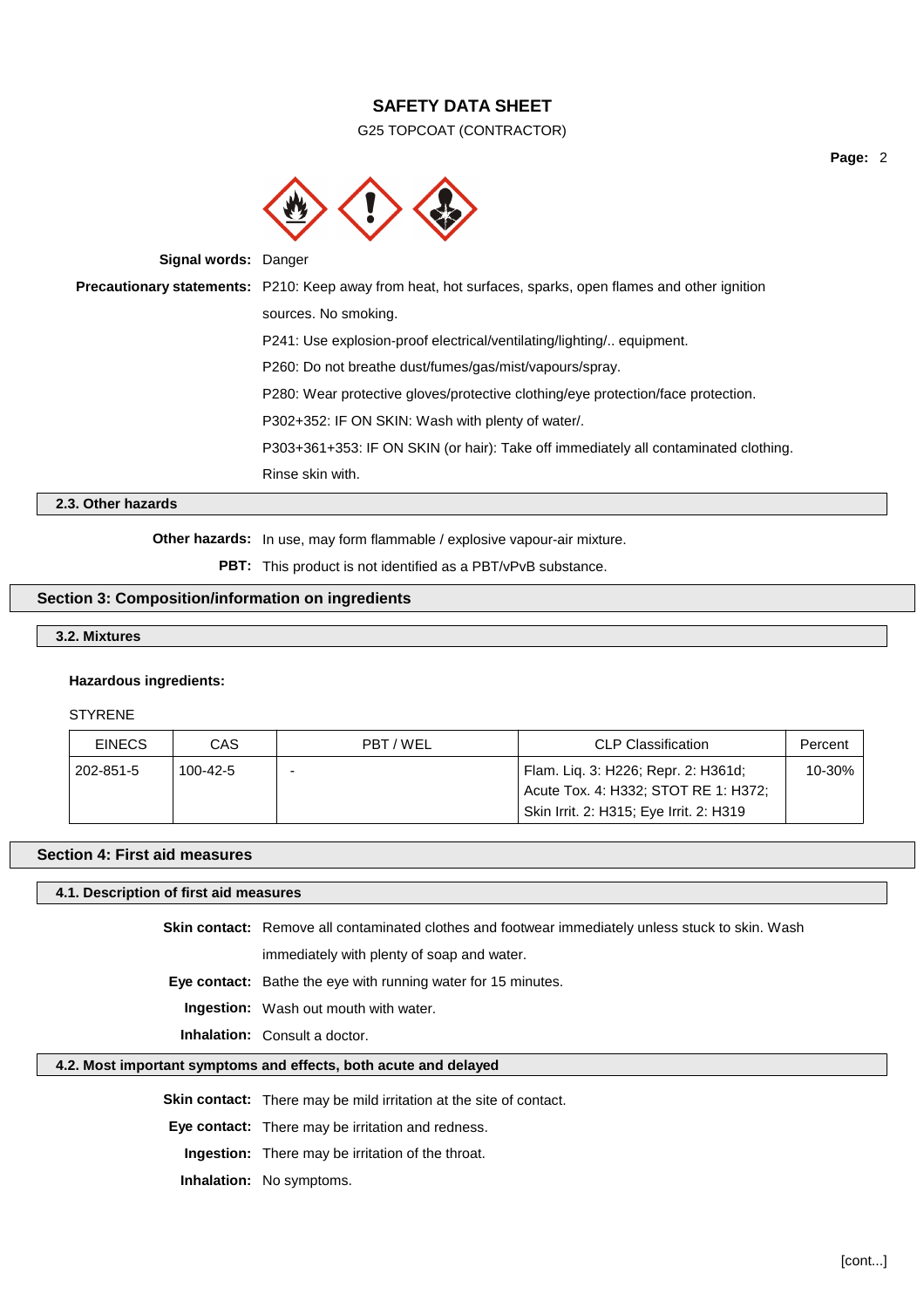### G25 TOPCOAT (CONTRACTOR)

## **4.3. Indication of any immediate medical attention and special treatment needed**

**Immediate / special treatment:** Not applicable.

## **Section 5: Fire-fighting measures**

### **5.1. Extinguishing media**

**Extinguishing media:** Alcohol resistant foam. Water spray. Carbon dioxide. Dry chemical powder.

## **5.2. Special hazards arising from the substance or mixture**

**Exposure hazards:** Flammable. In combustion emits toxic fumes. Forms explosive air-vapour mixture.

## **5.3. Advice for fire-fighters**

**Advice for fire-fighters:** Wear self-contained breathing apparatus. Wear protective clothing to prevent contact with skin and eyes.

**Section 6: Accidental release measures**

# **6.1. Personal precautions, protective equipment and emergency procedures**

**Personal precautions:** Refer to section 8 of SDS for personal protection details. Notify the police and fire brigade immediately. Eliminate all sources of ignition. Turn leaking containers leak-side up to prevent the escape of liquid.

## **6.2. Environmental precautions**

**Environmental precautions:** Do not discharge into drains or rivers. Contain the spillage using bunding.

## **6.3. Methods and material for containment and cleaning up**

**Clean-up procedures:** Absorb into dry earth or sand. Transfer to a closable, labelled salvage container for

disposal by an appropriate method. Do not use equipment in clean-up procedure which

may produce sparks.

# **6.4. Reference to other sections**

**Reference to other sections:** Refer to section 8 of SDS.

## **Section 7: Handling and storage**

## **7.1. Precautions for safe handling**

**Handling requirements:** Smoking is forbidden. Use non-sparking tools. Ensure there is sufficient ventilation of

the area. Avoid the formation or spread of mists in the air.

## **7.2. Conditions for safe storage, including any incompatibilities**

**Storage conditions:** Store in a cool, well ventilated area. Keep container tightly closed. Keep away from sources of ignition. Prevent the build up of electrostatic charge in the immediate area. Ensure lighting and electrical equipment are not a source of ignition. **Suitable packaging:** Must only be kept in original packaging.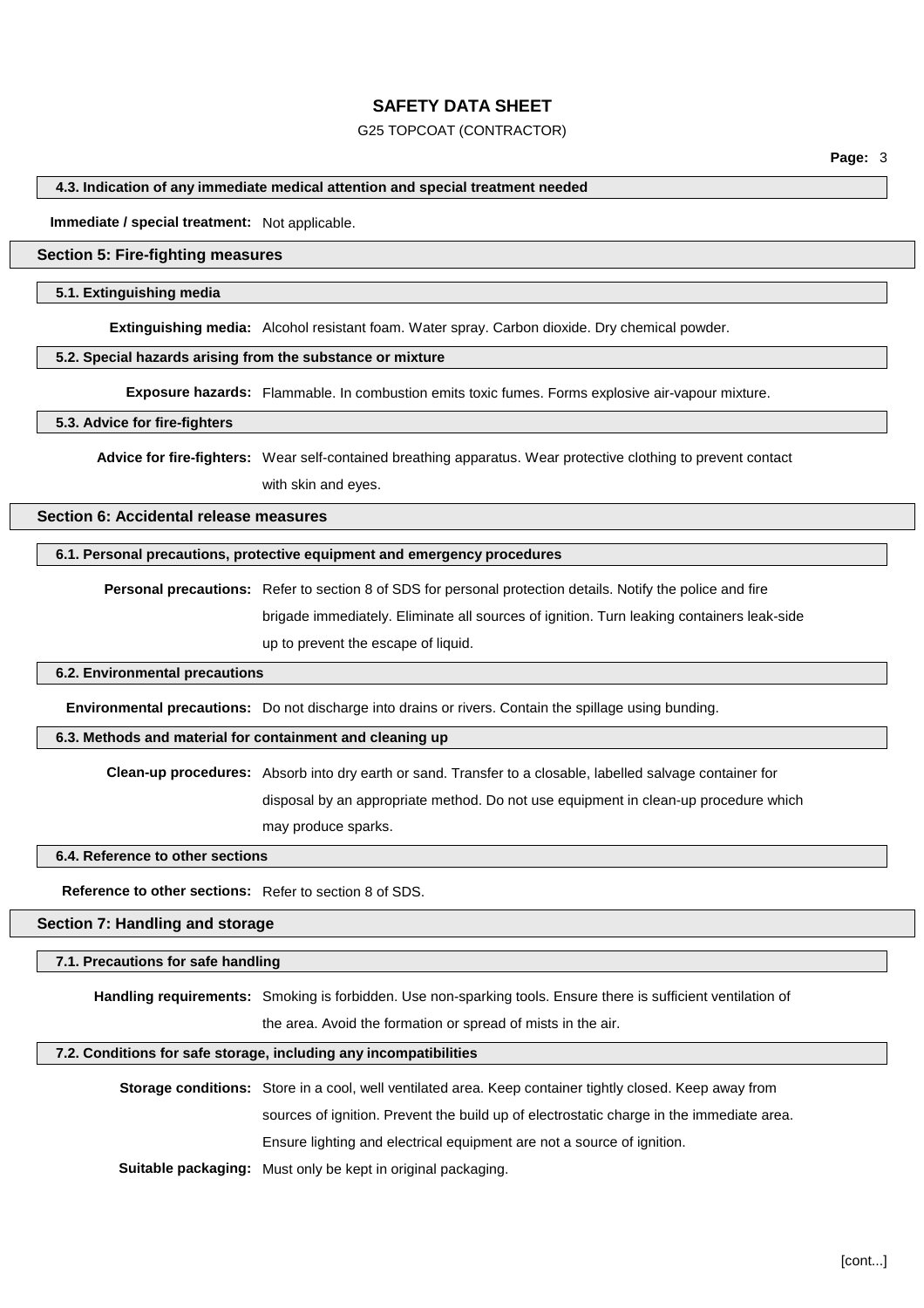### G25 TOPCOAT (CONTRACTOR)

**Page:** 4

## **7.3. Specific end use(s)**

#### **Specific end use(s):** Roof Coating

## **Section 8: Exposure controls/personal protection**

### **8.1. Control parameters**

**Workplace exposure limits:** No data available.

### **DNEL/PNEC Values**

**DNEL / PNEC** No data available.

**8.2. Exposure controls**

|                                            | <b>Engineering measures:</b> Ensure there is sufficient ventilation of the area. Ensure lighting and electrical |  |
|--------------------------------------------|-----------------------------------------------------------------------------------------------------------------|--|
|                                            | equipment are not a source of ignition.                                                                         |  |
|                                            | Respiratory protection: Respiratory protection not required.                                                    |  |
| <b>Hand protection:</b> Protective gloves. |                                                                                                                 |  |
|                                            | <b>Eye protection:</b> Safety glasses. Ensure eye bath is to hand.                                              |  |
|                                            | <b>Skin protection:</b> Protective clothing.                                                                    |  |

#### **Section 9: Physical and chemical properties**

| 9.1. Information on basic physical and chemical properties |                             |                                                   |                            |
|------------------------------------------------------------|-----------------------------|---------------------------------------------------|----------------------------|
|                                                            | <b>State: Liquid</b>        |                                                   |                            |
| <b>Colour: Grey</b>                                        |                             |                                                   |                            |
|                                                            | <b>Odour:</b> Aromatic      |                                                   |                            |
| Viscosity: Viscous                                         |                             |                                                   |                            |
| Boiling point/range°C: 145                                 |                             | <b>Melting point/range °C:</b> No data available. |                            |
| <b>Flammability limits %: lower: 0.9</b>                   |                             | upper: $6.8$                                      |                            |
| Flash point°C: 31                                          |                             | Part.coeff. n-octanol/water: No data available.   |                            |
| Autoflammability <sup>°</sup> C: No data available.        |                             | Vapour pressure: No data available.               |                            |
| <b>Relative density: 1.1</b>                               |                             |                                                   | <b>pH:</b> Not applicable. |
|                                                            | VOC q/I: No data available. |                                                   |                            |
|                                                            |                             |                                                   |                            |

#### **9.2. Other information**

**Other information:** No data available.

# **Section 10: Stability and reactivity**

**10.1. Reactivity**

**Reactivity:** Stable under recommended transport or storage conditions.

**10.2. Chemical stability**

**Chemical stability:** Stable under normal conditions. Stable at room temperature.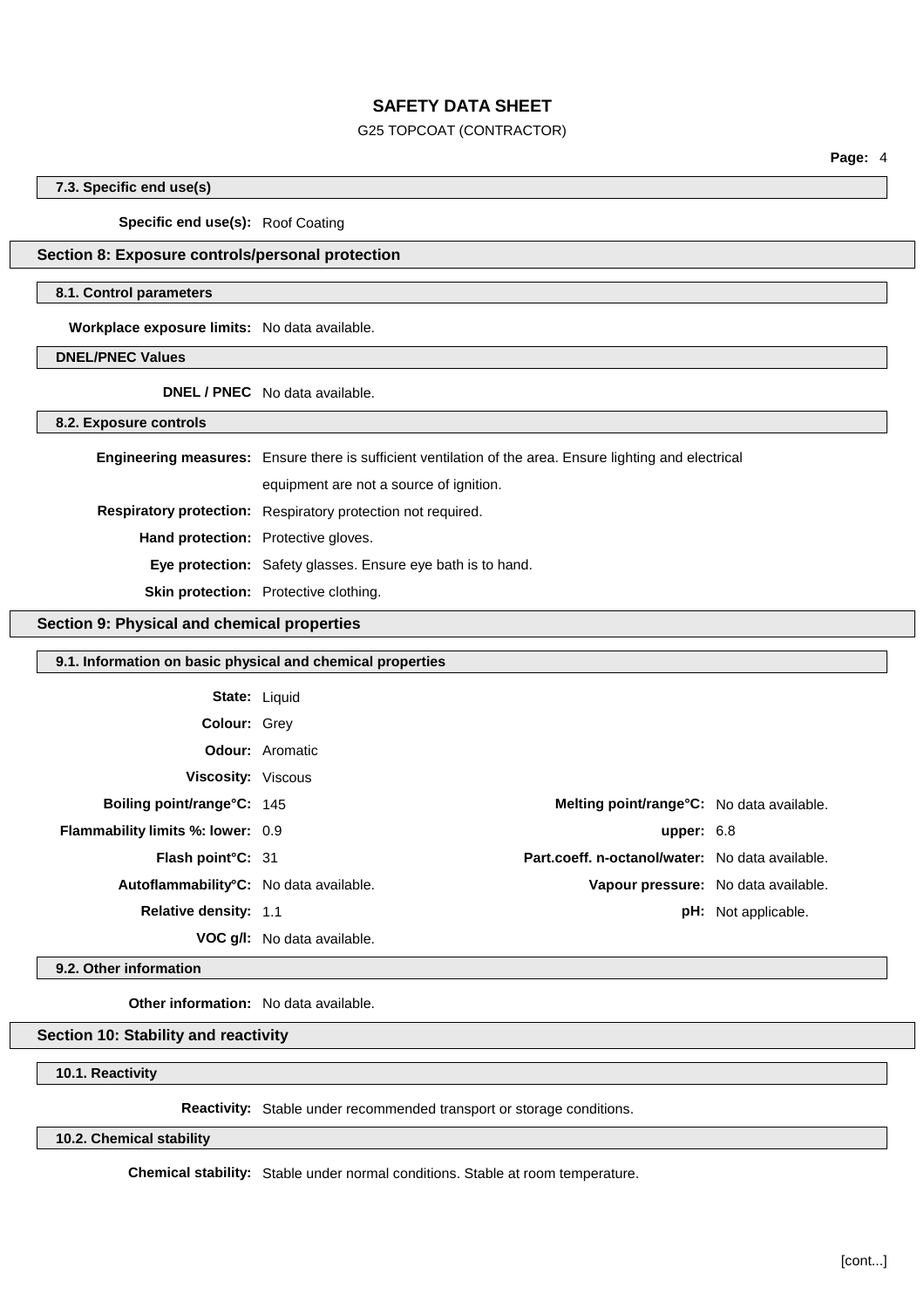### G25 TOPCOAT (CONTRACTOR)

#### **10.3. Possibility of hazardous reactions**

**Hazardous reactions:** Hazardous reactions will not occur under normal transport or storage conditions.

Decomposition may occur on exposure to conditions or materials listed below.

#### **10.4. Conditions to avoid**

**Conditions to avoid:** Heat. Hot surfaces. Sources of ignition. Flames.

#### **10.5. Incompatible materials**

**Materials to avoid:** Strong oxidising agents. Strong acids.

#### **10.6. Hazardous decomposition products**

**Haz. decomp. products:** In combustion emits toxic fumes.

### **Section 11: Toxicological information**

**11.1. Information on toxicological effects**

#### **Hazardous ingredients:**

#### **STYRENE**

| <b>IVN</b> | <b>MUS</b> | LD50 | 90   | mg/kg |
|------------|------------|------|------|-------|
| ORL        | <b>MUS</b> | LD50 | 316  | mg/kg |
| ORL        | <b>RAT</b> | LD50 | 2650 | mg/kg |

**Relevant hazards for product:**

| Hazard                        | Route      | Basis                 |
|-------------------------------|------------|-----------------------|
| Skin corrosion/irritation     | <b>DRM</b> | Hazardous: calculated |
| Serious eye damage/irritation | OPT        | Hazardous: calculated |
| Reproductive toxicity         | $- -$      | Hazardous: calculated |
| STOT-repeated exposure        |            | Hazardous: calculated |

#### **Symptoms / routes of exposure**

**Skin contact:** There may be mild irritation at the site of contact.

**Eye contact:** There may be irritation and redness.

**Ingestion:** There may be irritation of the throat.

**Inhalation:** No symptoms.

## **Section 12: Ecological information**

**12.1. Toxicity**

**Ecotoxicity values:** No data available.

#### **12.2. Persistence and degradability**

**Persistence and degradability:** Biodegradable.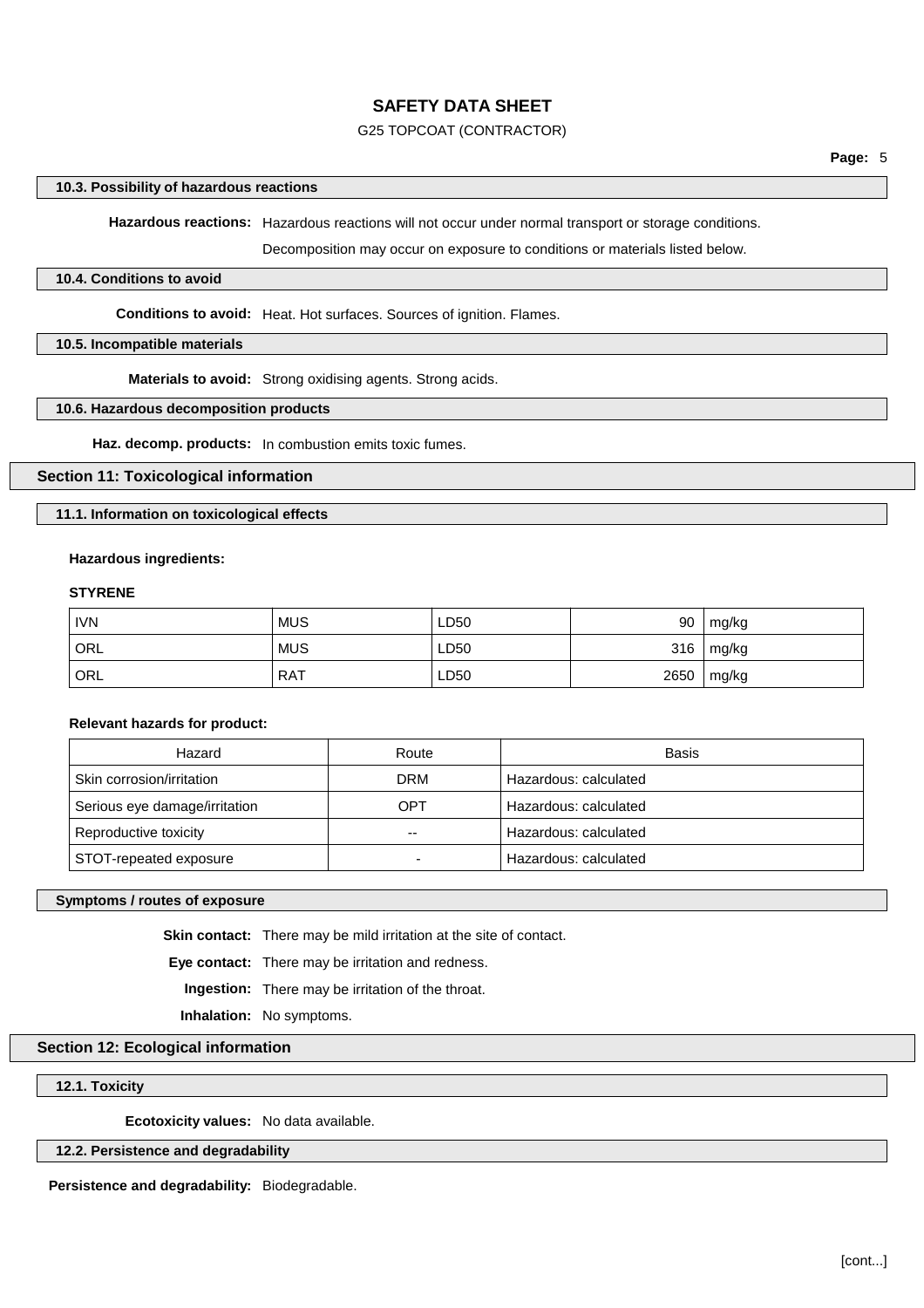### G25 TOPCOAT (CONTRACTOR)

**Page:** 6

#### **12.3. Bioaccumulative potential**

## **Bioaccumulative potential:** No bioaccumulation potential.

#### **12.4. Mobility in soil**

**Mobility:** Readily absorbed into soil.

#### **12.5. Results of PBT and vPvB assessment**

**PBT identification:** This product is not identified as a PBT/vPvB substance.

#### **12.6. Other adverse effects**

**Other adverse effects:** Negligible ecotoxicity.

### **Section 13: Disposal considerations**

**13.1. Waste treatment methods**

**Disposal operations:** Transfer to a suitable container and arrange for collection by specialised disposal

company.

**NB:** The user's attention is drawn to the possible existence of regional or national regulations regarding disposal.

### **Section 14: Transport information**

**14.1. UN number**

**UN number:** UN1866

**14.2. UN proper shipping name**

**Shipping name:** RESIN SOLUTION

**14.3. Transport hazard class(es)**

**Transport class:** 3

**14.4. Packing group**

#### **Packing group:** III

**14.5. Environmental hazards**

**Environmentally hazardous:** No **Marine Marine Marine Marine Marine Marine Marine Marine Marine Marine** 

**14.6. Special precautions for user**

**Special precautions:** No special precautions.

**Tunnel code:** D/E

**Transport category:** 2

## **Section 15: Regulatory information**

### **15.1. Safety, health and environmental regulations/legislation specific for the substance or mixture**

**Specific regulations:** Not applicable.